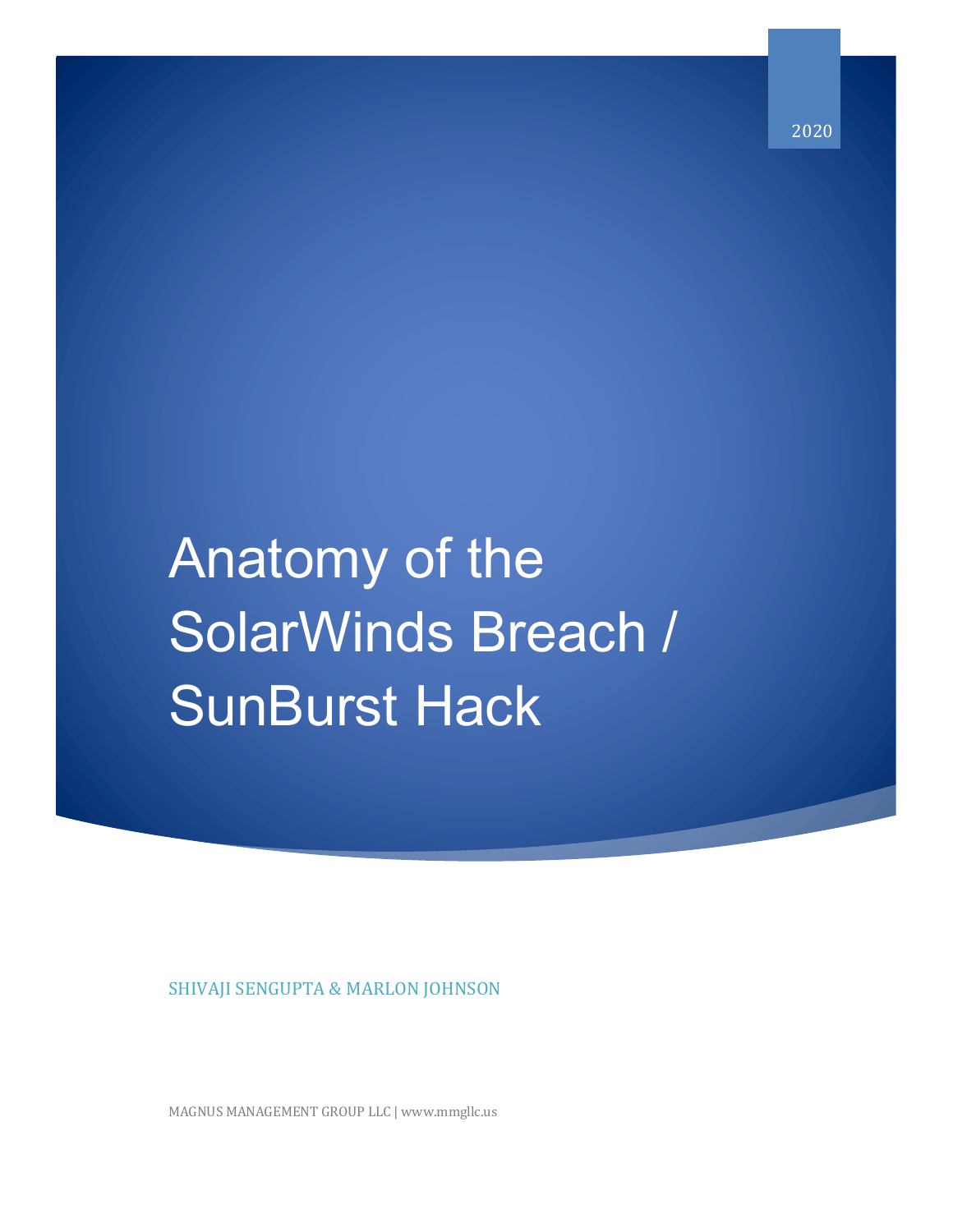There are many entities throughout the world that use third-party software as part of their business. When they do this, the service they receive form part of the supply chain of the company. SolarWinds is a key vendor with 33,000+ of the world's companies and government entities use their software. The 22-year-old US-Based company, supply system management tools that are used by the IT professions within these organizations. The tools are responsible for a number of important services including software management, application monitoring, network configuration, etc. The Orion suite in particular, is SolarWinds most widely deployed network management system. It is used to manage and monitor the network infrastructure of the host company. To do its job effectively, the Orion suit needs absolute visibility of the company's diverse set of network technologies. For this reason, it is common practice for network administrators to configure SolarWinds Orion with extensive privileges consequently, making it the perfect target for threat actors. On December 13th, 2020, it was discovered that the Orion software suit was infected with the malicious software called Sunburst.

### What happened?

According to the Cybersecurity & Infrastructure Security Agency's (CISA) incident response investigations team, an advanced persistent threat (APT) actor patiently leveraged a software supply chain compromise of SolarWinds Orion suits. In other words, instead of attacking the department of Treasury directly, the APT hacked their software provider (in this case SolarWinds). The attack successfully added a malicious file into the SolarWinds software lifecycle. The file itself is a core Data Link Library (DLL) that has a backdoor list that communicates via HTTP to third-party servers. This file is a part of the standard Windows installer patch file that includes suppressed resources associated with the update. Once the update is installed the malicious DLL is loaded into the system. It stays inactive for a while then it retrieves and executes commands that will transfer files, disable system services and reboot the system. This kind of access can be used to access sensitive information which will be sent back to the attackers.

# When did this happen?

The world learnt that cyber intelligence company FireEye, was breached on December 8<sup>th</sup>, 2020. Five days after that, we learnt that more businesses were victims, including government agencies. It would appear that these intrusion events were anticlimactic since, according to the SolarWinds Sunburst timeline, the attackers were patiently conducting their advanced persistent threat since September 2019. The following bullet points abbreviates the moments leading up to the present investigations: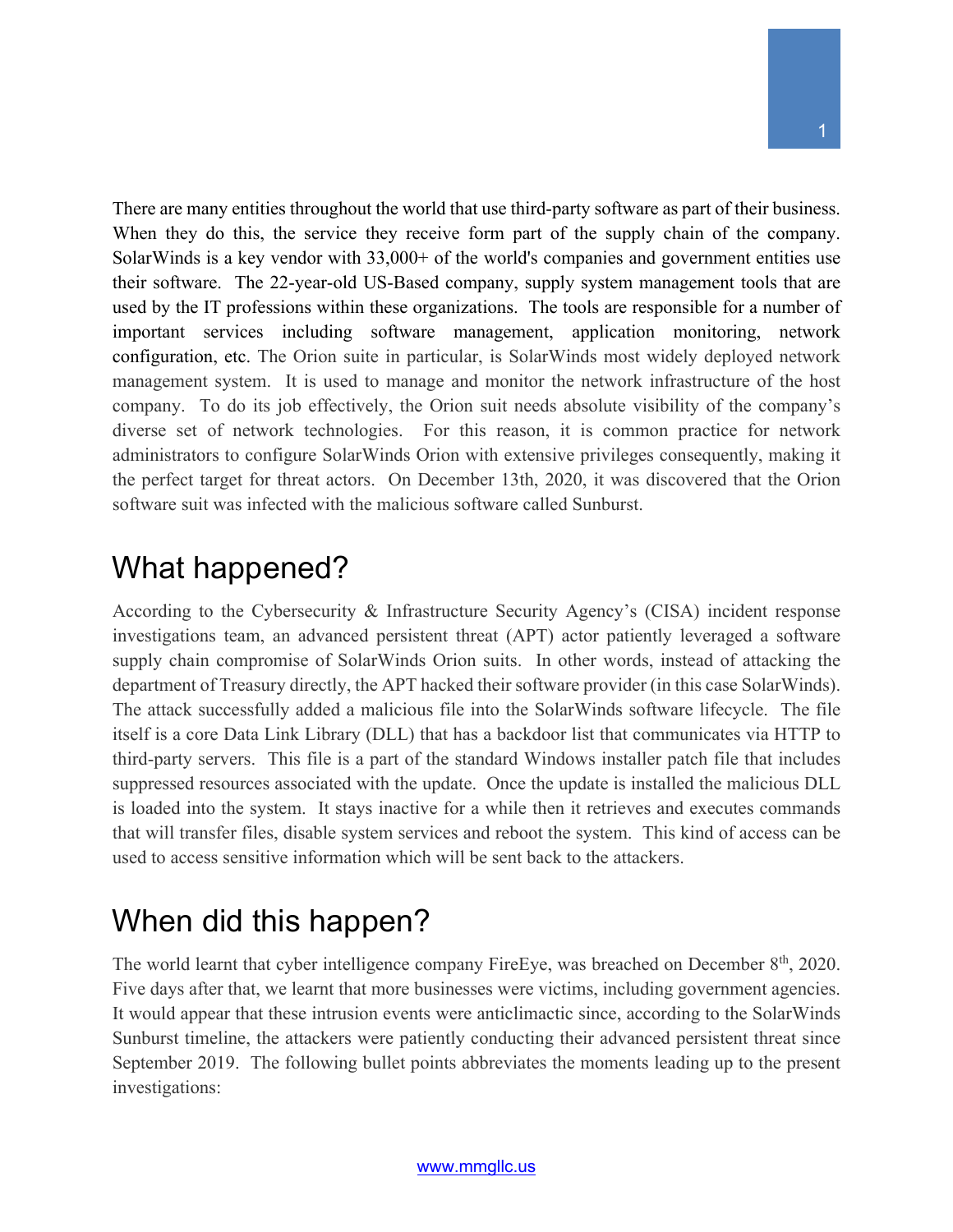**September 4, 2019:** A threat actor accessed SolarWinds

**September 12, 2019 - November 4, 2019:** The threat actor injected test code and performed a trial run.

**December 2019:** The hackers accessed at least one of SolarWinds' Office 365 accounts. From there, they eventually gained access to the company's email environment.

**February 20, 2020:** SUNBURST attack was compiled and deployed

**March 26 2020:** Hotfix 5 DLL available to customers.

**June 4, 2020:** Threat actor removes malware from build VMs.

**December 8, 2020:** FireEye announced that they were breached by state-sponsored threat actors. They discovered that their Red Team Penetration Testing tool was stolen.

**December 11, 2020:** FireEye discovered that the threat stemmed from SolarWinds Orion updates. It was discovered that hackers did not only corrupt the system but weaponized it.

**December 12, 2020:** The National Security Council (NSC) discusses the companies and government agencies that were breached. This meeting was held at the White House.

#### **December 13, 2020:**

SolarWinds receives an order from CISA to power down their Orion suite because of the threat it posed.

SolarWinds' customers receive a security advisory.

**December 14, 2020:** SolarWinds discloses the breach and their stock plummets

#### **December 15, 2020:**

SolarWinds releases software fix.

Some of the attack victims were revealed. They include the U.S. Commerce and Treasury Departments; the Department of Homeland Security (DHS), the National Institutes of Health and the State Department.

#### **December 16, 2020:**

A key malicious domain name used in the attack has been commandeered by security experts and used as a "killswitch."

As part of their threat response responsibilities, the FBI has announced its efforts to investigate in order to find the APT responsible.

#### **December 17, 2020:**

40% of Microsoft customers were specifically targeted. Microsoft discovered that 44% of those targeted were IT service providers. Some of these companies were software providers.

Five IT solutions providers and consulting firms — Deloitte, Digital Sense, ITPS, Net Decisions and Stratus Networks — were discovered to be breached via the SolarWinds Orion vulnerability. It was discovered that the National Nuclear Security Administration was breached. This government agency is responsible for the U.S. nuclear weapons stockpile.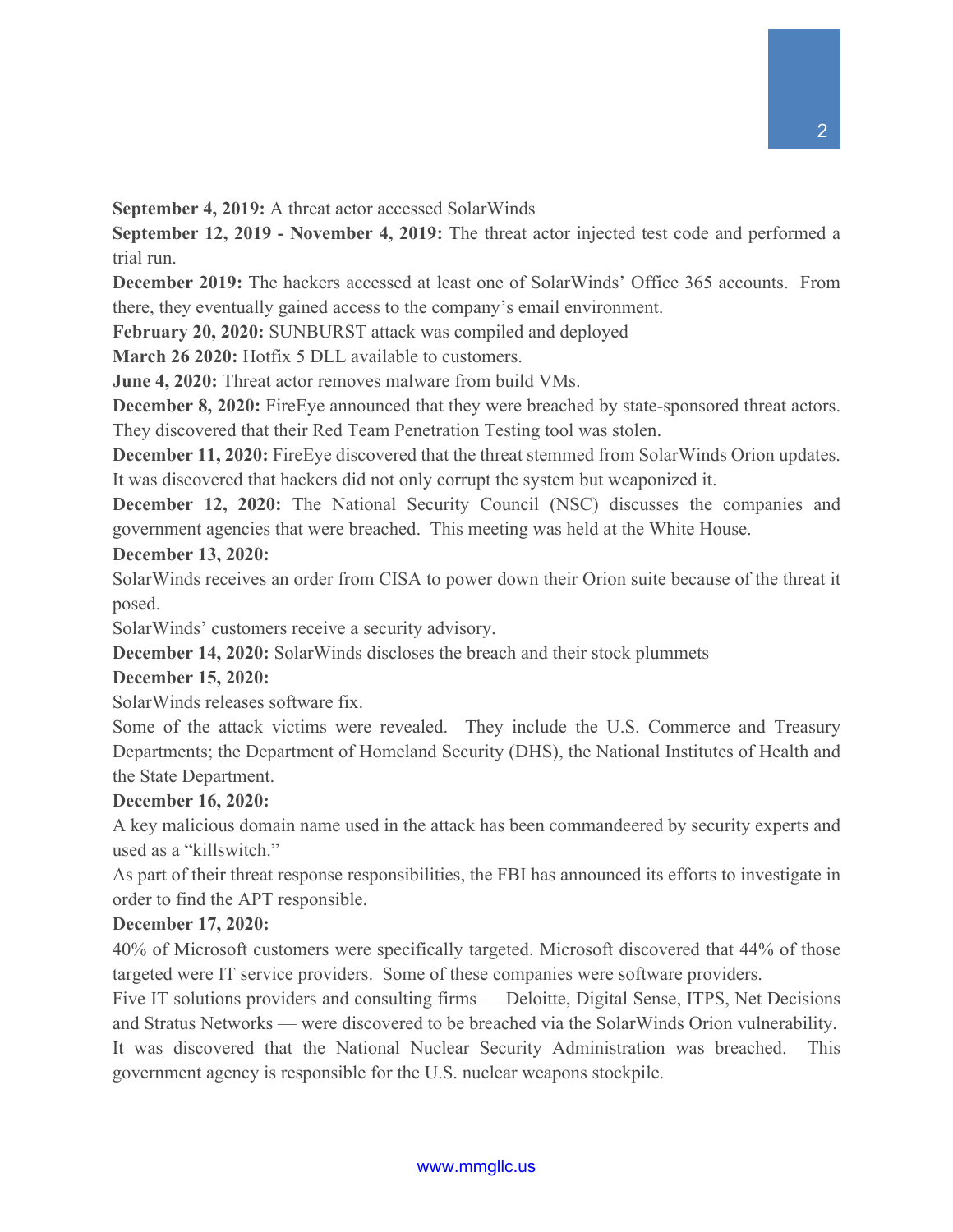The White House is meeting daily to discuss the SolarWinds Orion breach, attack victims, potential fallout, and a potential response.

#### **December 21, 2020:**

The unclassified systems of the US Treasury Department were impacted by the Hack.

Organizations such as Cisco Systems, Intel, Nvidia, Deloitte, VMware and Belkin had installed the infected SolarWinds Orion software, though it's unclear if the hackers actually took additional steps once the infected software found its way into those organizations.

**December 22, 2020:** High Ranking officials at the US Treasury department experienced email compromise.

**December 23, 2020:** Crowd Strike was targeted but the attacker's efforts were unsuccessful.

**December 23, 2020:** SolarWinds summarizes its latest patches.

**December 30, 2020:** CISA sends out new advisory on the SolarWinds Orion vulnerability

**December 31, 2020:** Microsoft says Russian hackers viewed some of the software company's source code, but the hackers were unable to modify the code or get into Microsoft's products and services.

#### **January 5, 2021:**

Several U.S. intelligence agencies attribute the sunburst attack to Russia.

Software company, Sentinel One launched a free open-source software to help affected companies identify the Sunburst malware in their environment.

**January 11, 2021:** SolarWinds CEO disclosed an updated attack timeline, indicating that hackers had first accessed SolarWinds on September 4, 2019.

# What are the implications?

The implications for the Sunburst attack are far reaching and unimaginable. Consider firstly the nature of the solar winds tools as discussed earlier. The Orion suite is a network management tool. Which means it has privileges to freely access other parts of an entity's network. By having such access, attackers have essentially unlocked the keys to company's secrets, PII, PHI, government secrets, etc. The fact that SolarWinds are used by over 33,000 companies worldwide which includes Fortune 500 companies, Utilities, Military, healthcare facilities and all branches of government. We are potentially at the threat actor's mercy.

Looking back on the timeline, we have seen organizations along with the US Government making efforts to do damage control, like the call for federal agencies to shut down the SolarWinds system, the release of security patches and other charitable efforts by companies that provide free software to identify the Sunburst malware. But even if all the issues are solved perfectly, it might be too little too late, since the threat actor has been in the system from 2019. It is unthinkable how much